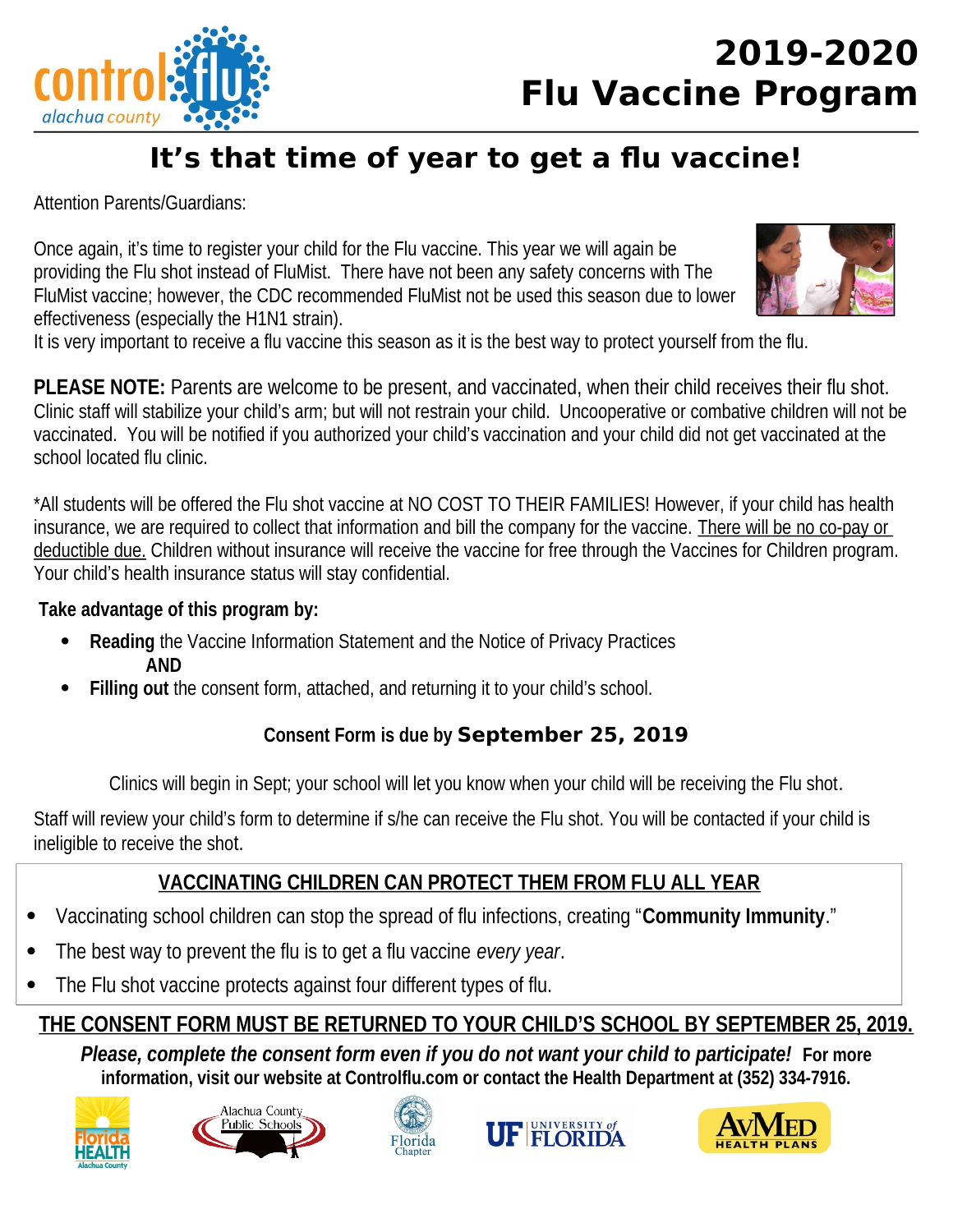

# 2019-2020 Seasonal Flu Vaccine Consent Form Please Return Form by September 25, 2019<br>PLEASE COMPLETE THE INFORMATION BELOW (Unreadable and incomplete forms may not be accepted.)

| THIS SEASON, CONTROL FLU WILL BE VACCINATING WITH THE FLU SHOT                                                                                                                                                                                                                                                                                                                                                                                                                                                                                                                                                     |                                                                                                               |                      |                                |                                               |                                                       |
|--------------------------------------------------------------------------------------------------------------------------------------------------------------------------------------------------------------------------------------------------------------------------------------------------------------------------------------------------------------------------------------------------------------------------------------------------------------------------------------------------------------------------------------------------------------------------------------------------------------------|---------------------------------------------------------------------------------------------------------------|----------------------|--------------------------------|-----------------------------------------------|-------------------------------------------------------|
| Full, Legal Name of Student (First Name Middle Initial. Last Name) PLEASE PRINT                                                                                                                                                                                                                                                                                                                                                                                                                                                                                                                                    |                                                                                                               |                      |                                | <b>Name of School</b>                         |                                                       |
| Parent/Guardian Name (First Name Middle Initial. Last Name)<br><b>Relationship to</b><br><b>Student</b>                                                                                                                                                                                                                                                                                                                                                                                                                                                                                                            |                                                                                                               |                      |                                | <b>Homeroom Teacher</b>                       | Grade                                                 |
| <b>Street Address</b>                                                                                                                                                                                                                                                                                                                                                                                                                                                                                                                                                                                              |                                                                                                               | <b>Email Address</b> |                                | Birth Date (month/date/year)                  | <b>Sex</b><br>Age                                     |
| City:                                                                                                                                                                                                                                                                                                                                                                                                                                                                                                                                                                                                              |                                                                                                               | <b>Zip Code</b>      |                                | Home Phone #                                  | Cell Phone #                                          |
| Demographic Information: (Circle one)<br>White<br>American Indian/Native Alaskan<br><b>Black</b><br>Asian<br>Hispanic<br>Other                                                                                                                                                                                                                                                                                                                                                                                                                                                                                     |                                                                                                               |                      |                                |                                               |                                                       |
| <b>INSURANCE</b><br>MEDICAID (Prestige, UHC Community, StayWell/Wellcare, & Sunshine)<br>MY CHILD DOES NOT HAVE HEALTH INSURANCE<br>The current health care laws require us to bill your insurance company for the vaccine. You will not be billed, and there will be no co-pay or deductible due.<br>The service is offered at no cost to you! As always, answers are confidential. Please fill out the following questions regarding your child's health insurance<br>plan:<br>Member ID:<br>Insurance Company:                                                                                                  |                                                                                                               |                      |                                |                                               |                                                       |
| Policy Holder's Name:                                                                                                                                                                                                                                                                                                                                                                                                                                                                                                                                                                                              |                                                                                                               |                      | Policy Holder's Date of Birth: |                                               |                                                       |
| HEALTH QUESTION: <i>(If you answer YES, your child cannot receive a Flu shot unless approved by your child's health care provider)</i>                                                                                                                                                                                                                                                                                                                                                                                                                                                                             |                                                                                                               |                      |                                |                                               |                                                       |
| <b>Yes</b>                                                                                                                                                                                                                                                                                                                                                                                                                                                                                                                                                                                                         | 1. Do any of the following apply to your child?                                                               |                      |                                |                                               |                                                       |
| <b>No</b>                                                                                                                                                                                                                                                                                                                                                                                                                                                                                                                                                                                                          | • Severe allergy to chicken eggs or egg products<br>• Life threatening reaction(s) to flu vaccine in the past |                      |                                | • Has had Guillain-Barre syndrome (very rare) |                                                       |
| IF YOU HAVE ANY HEALTH QUESTIONS, PLEASE CONTACT YOUR CHILD'S HEALTH CARE PROVIDER OR CALL THE<br><b>ALACHUA COUNTY HEALTH DEPARTMENT IMMUNIZATION CLINIC AT 352-334-7950.</b>                                                                                                                                                                                                                                                                                                                                                                                                                                     |                                                                                                               |                      |                                |                                               |                                                       |
| If your child has any long-term health problems with weakened immune system, heart disease, lung disease (e.g.<br>cystic fibrosis), liver disease, kidney disease, or metabolic disorders (e.g. diabetes) or blood disorders (e.g. sickle<br>disease or thalassemia), please see your health care provider for a flu vaccine.                                                                                                                                                                                                                                                                                      |                                                                                                               |                      |                                |                                               |                                                       |
| I have received, read, and understand the CDC Vaccine Information Statement for the inactivated influenza (shot) vaccine and the Notice of Privacy Practices. I have read<br>these documents and understand the risk and benefits of the Flu vaccine. I give permission to the State of Florida, Department of Health to give my child the first and<br>second dose (if needed) of the vaccine in my absence, to communicate with other healthcare providers, as needed, and for data entry, billing and storage according to<br>Florida Department of Health policies, to assure optimal healthcare for my child. |                                                                                                               |                      |                                |                                               |                                                       |
| YES, I Want To Help Protect My Child, Family And Community From Flu By Allowing My Child To Receive the Flu Shot!                                                                                                                                                                                                                                                                                                                                                                                                                                                                                                  |                                                                                                               |                      |                                |                                               |                                                       |
| NO, I do not want my child to receive the flu shot vaccine at school, because<br>(Optional)                                                                                                                                                                                                                                                                                                                                                                                                                                                                                                                        |                                                                                                               |                      |                                |                                               |                                                       |
|                                                                                                                                                                                                                                                                                                                                                                                                                                                                                                                                                                                                                    |                                                                                                               |                      |                                |                                               |                                                       |
| Printed Name of Parent/Guardian<br>Signature of Parent/Guardian<br>Date<br>AREA FOR OFFICIAL USE ONLY FOR ADMINISTRATION                                                                                                                                                                                                                                                                                                                                                                                                                                                                                           |                                                                                                               |                      |                                |                                               |                                                       |
| $1st$ dose<br>VIS: 08/07/2015                                                                                                                                                                                                                                                                                                                                                                                                                                                                                                                                                                                      | $1st$ Vaccine Lot # &<br><b>Expiration Date Label</b>                                                         | $2nd$ dose           | VIS: 08/07/2015                |                                               | $2nd$ Vaccine Lot # &<br><b>Expiration Date Label</b> |
|                                                                                                                                                                                                                                                                                                                                                                                                                                                                                                                                                                                                                    |                                                                                                               |                      |                                |                                               |                                                       |
| Signature/Title                                                                                                                                                                                                                                                                                                                                                                                                                                                                                                                                                                                                    |                                                                                                               |                      | Signature/Title                |                                               |                                                       |
| Notes:                                                                                                                                                                                                                                                                                                                                                                                                                                                                                                                                                                                                             |                                                                                                               |                      |                                |                                               |                                                       |
|                                                                                                                                                                                                                                                                                                                                                                                                                                                                                                                                                                                                                    |                                                                                                               |                      |                                |                                               |                                                       |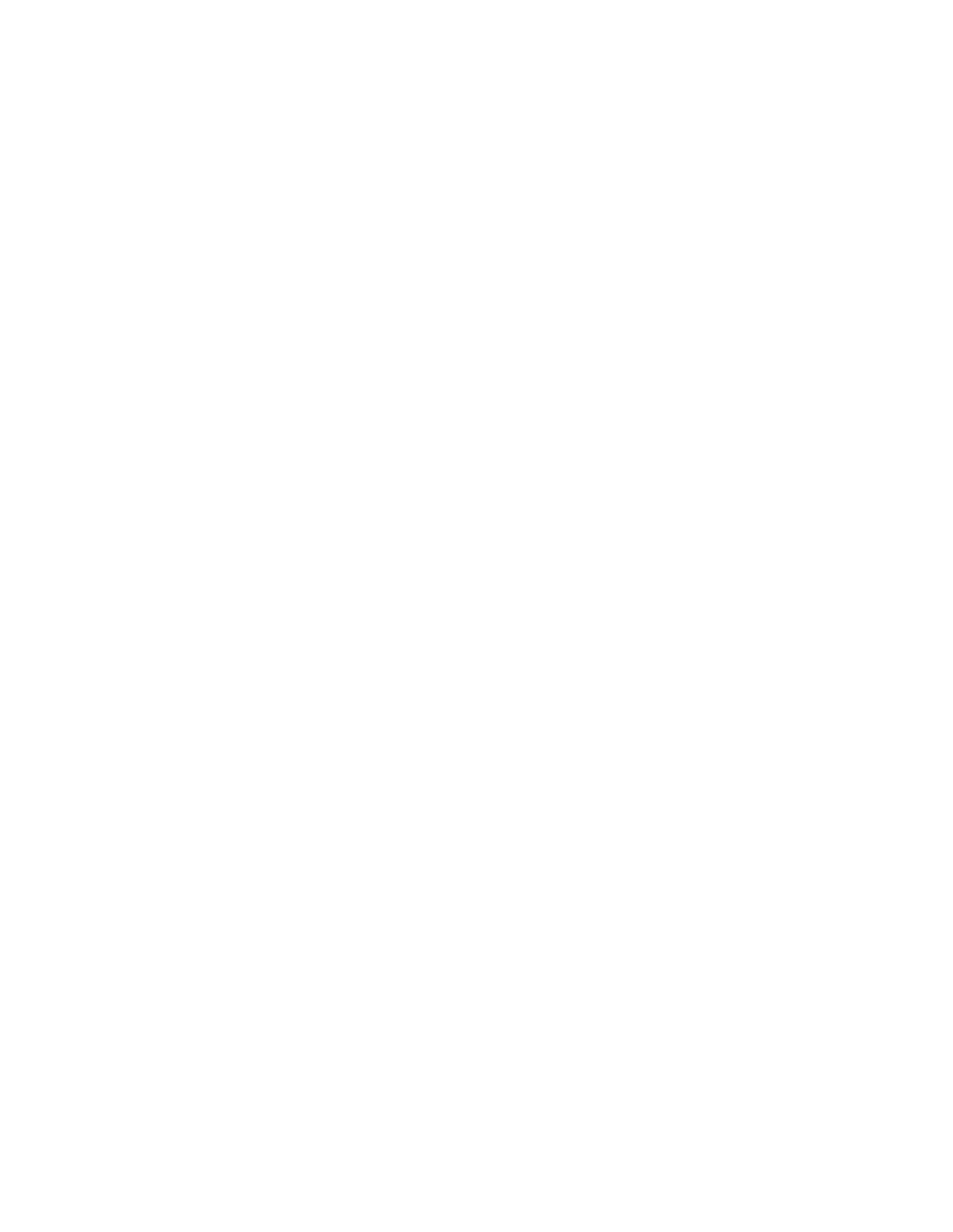

### NOTICE OF PRIVACY PRACTICES

THIS NOTICE DESCRIBES HOW MEDICAL INFORMATION ABOUT YOU MAY BE USED AND DISCLOSED AND HOW YOU CAN GET ACCESS TO THIS INFORMATION. PLEASE REVIEW IT CAREFULLY.

### USES AND DISCLOSURES OF YOUR PROTECTED HEALTH INFORMATION

Protected health information includes demographic and medical information that concerns the past, present, or future physical or mental health of an individual. Demographic information could include your name, address, telephone number, social security number and any other means of identifying you as a specific person. Protected health information contains specific information that identifies a person or can be used to identify a person.

Protected health information is health information created or received by a health care provider, health plan, employer, or health care clearinghouse. The Department of Health can act as each of the above business types. This medical information is used by the Department of Health in many ways while performing normal business activities.

Your protected health information may be used or disclosed by the Department of Health for purposes of treatment, payment, and health care operations. Health care professionals use medical information in the clinics or hospital to take care of you. Your protected health information may be shared, with or without your consent, with another health care provider for purposes of your treatment. The Department of Health may use or disclose your health information for case management and services. The Department of Health clinic or hospital may send the medical information to insurance companies, Medicald, or community agencies to pay for the services provided you.

Your information may be used by certain department personnel to improve the department's health care operations. The department also may send you appointment reminders, information about treatment options or other health-related benefits and services. Some protected health information can be disclosed without your written authorization as allowed by law. Those circumstances include:

- Renorting abuse of children, adults, or disabled persons.
- · Investigations related to a missing child.
- · Internal investigations and audits by the department's divisions, bureaus, and offices.

· Investigations and audits by the state's Inspector General and Auditor General, and the legislature's Office of Program Policy Analysis and Government Accountability.

- . Public health purposes, including vital statistics, disease reporting, public health surveillance, investigations, interventions,
- and regulation of health professionals.
- · District medical examiner investigations;
- Research approved by the department.
- · Court orders, warrants, or subpoenas;

· Law enforcement purposes, administrative investigations, and judicial and administrative proceedings.

Other uses and disclosures of your protected health information by the department will require your written authorization. This authorization will have an expiration date that can be revoked by you in writing. These uses and disclosures may be for marketing and for research purposes, certain uses and disclosure of psychotherapist notes, and the sale of protected health information resulting in remuneration to the Department of Health.

### **INDIVIDUAL RIGHTS**

You have the right to request the Department of Health to restrict the use and disclosure of your protected health information to carry out treatment, payment, or health care operations. You may also limit disclosures to individuals involved with your care. The department is not required to agree to any restriction. However, in situations where you or someone on your behalf pays for an item or service in full, and you request information concerning said item or service not be disclosed to an insurer, the Department will agree to the requested restriction.

You have the right to be assured that your information will be kept confidential. The Department of Health will make contact with you in the manner and at the address or phone number you select. You may be asked to put your request in writing. If you are responsible to pay for services, you may provide an address other than your residence where you can receive mail and where we may contact you. You have the right to inspect and receive a copy of your protected health information. Your inspection of information will be supervised at an appointed time and place. You may be denied access as specified by law. If access is denied, you have the right to request a review by a licensed health care professional who was not involved in the decision to deny access. This licensed health care professional will be designated by the department.

You have the right to correct your protected health information. Your request to correct your protected health information must be in writing and provide a reason to support your requested correction. The Department of Health may deny your request, in whole or part. if it finds the protected health information:

. Was not created by the department.

· Is not protected health information.

• Is by law not available for your inspection.

· Is accurate and complete.

If your correction is accepted, the department will make the correction and tell you and others who need to know about the correction. If your request is denied, you may send a letter detailing the reason you disagree with the decision. The department will respond to your letter in writing. You also may file a complaint, as described below in the section titled Complaints. You have the right to receive a summary of certain disclosures the Department of Health may have made of your protected health information. This summary does not include:

· Disclosures made to you.

- · Disclosures to individuals involved with your care.
- · Disclosures authorized by you.
- · Disclosures made to carry out treatment, payment, and health care operations.
- · Disclosures for public health.
- · Disclosures to health professional regulatory purposes.
- · Disclosures to report abuse of children, adults, or disabled.
- · Disclosures prior to April 14, 2003.

This summary does include disclosures made for:

- · Purposes of research, other than those you authorized in writing.
- · Responses to court orders, subpoenas, or warrants.

You may request a summary for not more than a 6 year period from the date of your request. If you received this Notice of Privacy Practices electronically, you have the right to a paper copy upon request. The Department of Health may mail or call you with health care appointment reminders. DEPARTMENT OF HEALTH DUTIES

The Department of Health is required by law to maintain the privacy of your protected health information. This Notice of Privacy Practices tells you how your protected health information may be used and how the department keeps your information private and confidential. This notice explains the legal duties and practices relating to your protected health information. The department has the responsibility to notify you following a breach of your unsecured protected health information.

As part of the department's legal duties this Notice of Privacy Practices must be given to you. The department is required to follow the terms of the Notice of Privacy Practices currently in effect.

The Department of Health may change the terms of its notice. The change, if made, will be effective for all protected health information that it maintains. New or revised notices of privacy practices will be posted on the Department of Health website at www.myflorida.com and will be available by email and at all Department of Health buildings. Also available are additional documents that further explain your rights to inspect and copy and amend your protected health information.

### **COMPLAINTS**

If you believe your privacy health rights have been violated, you may file a complaint with the: Department of Health's Inspector General at 4052 Bald Cypress Way, BIN A03/ Tailahassee, FL 32399-1704/ telephone 850-245-4141 and with the Secretary of the U.S. Department of Health and Human Services at 200 Independence Avenue, S.W./ Washington, D.C. 20201/telephone 202-619-0257 or toll free 877-696-6775.

The complaint must be in writing, describe the acts or omissions that you believe violate your privacy rights, and be filed within 180 days of when you knew or should have known that the act or omission occurred. The Department of Health will not retaliate against you for filing a complaint.

### FOR FURTHER INFORMATION

Requests for further information about the matters covered by this notice may be directed to the person who gave you the notice, to the director or administrator of the Department of Health facility where you received the notice, or to the Department of Health's Inspector General at 4052 Bald Cypress Way, BIN A03/ Tallahassee, FL 32399-1704/ telephone 850-245-4141.

### **EFFECTIVE DATE**

This Notice of Privacy Practices is effective beginning July 1, 2013, and shall be in effect until a new Notice of Privacy Practices is approved and posted.

### **REFERENCES**

"Standards for the Privacy of Individually Identifiable Health Information; Final Rule." 45 CFR Parts 160 through 164. Federal Register 65, no. 250 (December 28, 2000).

"Standards for the Privacy of Individually Identifiable Health Information; Final Rule" 45 CFR Part 160 through 164. Federal Register, Volume 67 (August 14, 2002).

HHS, Modifications to the HIPAA Privacy, Security, Enforcement, and Breach Notification Rules under the Health Information Technology for Economic and Clinical Health Act and the Genetic Information and Nondiscrimination Act; Other Modifications to the HIPAA Rules, 78 Fed. Reg. 5566 (Jan. 25, 2013). DH150-741, 09/13

 $\cdot$